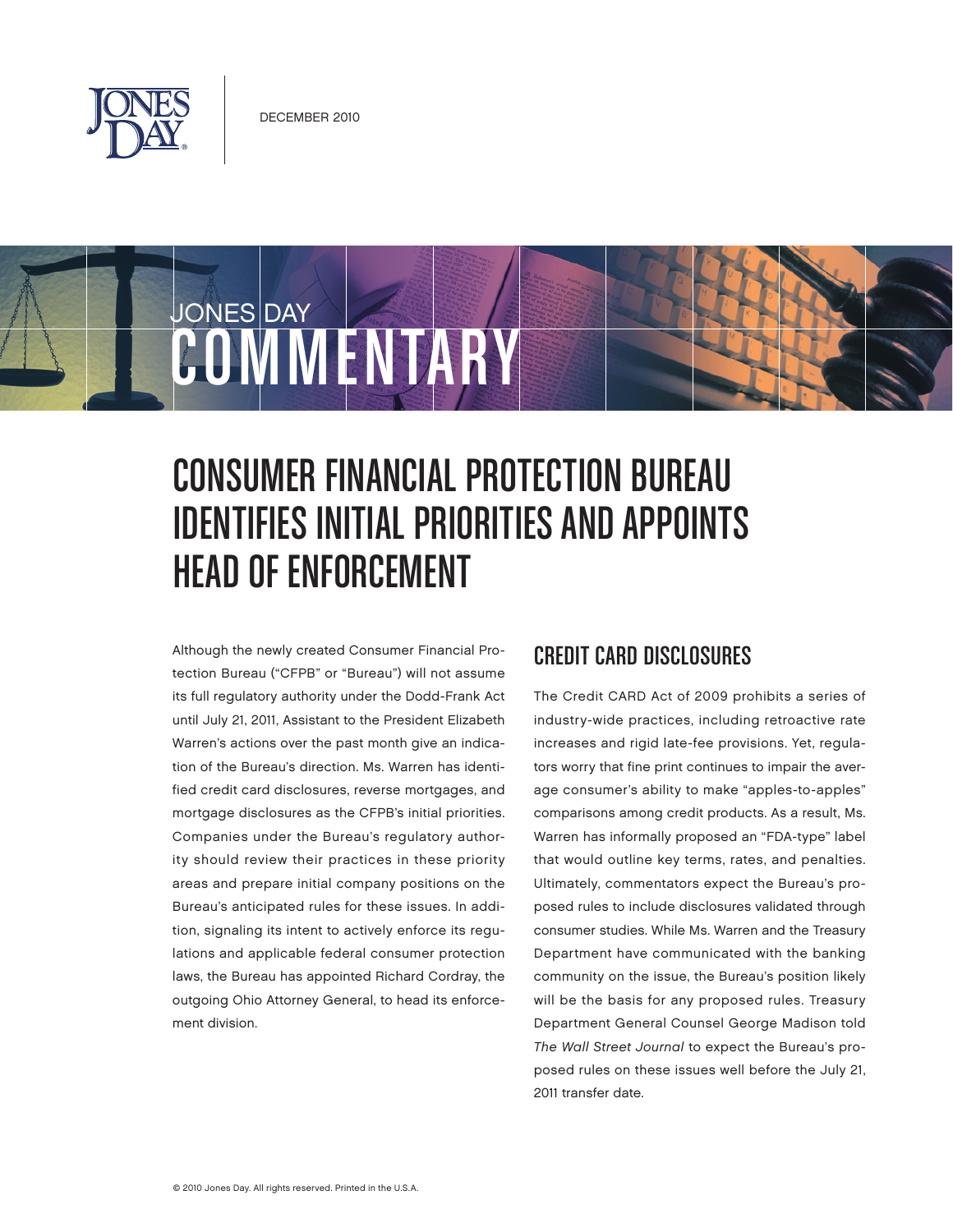### Reverse Mortgages

The typical reverse mortgage involves payments to the homeowner in exchange for a claim to the property upon death or sale. They are offered almost exclusively to individuals over the age of 62. Section 1076 of the Dodd-Frank Act directs the CFPB to conduct a study of these loans. The Act also grants regulators the authority to issue integrated disclosure standards, identify deceptive industry practices, and promulgate regulations. One anonymous official told The Wall Street Journal that this process already has started. And, unlike its approach to credit card regulation, Dodd-Frank has highlighted specific regulatory possibilities. Most notably, the Act requires investigation into the use of reverse mortgages to fund investments, annuities, and other investment products. This area is likely to be the subject of early rulemaking and may be indicative of the type of regulation the Bureau will promulgate in its early months.

Recent proposals by the Federal Reserve Board allow a glimpse into other expected areas of reform. In September, the Reserve Board proposed amendments to "Regulation Z," which implements the Truth in Lending Act of 1968. New rules would:

- Ban or severely limit the practice of conditioning a reverse mortgage on the purchase of other insurance or investment products;
- Prohibit reverse mortgage advertisements from using language that may "mislead or confuse" purchasers, unless the advertisements also include clarifying statements;
- Require a borrower to be provided with (1) simplified notice of the right to rescind; (2) a list of "material disclosures" that can trigger the extended right to rescind; and (3) clarification of parties' obligations when the right to rescind is exercised; and
- Provide additional TILA disclosures when the parties agree to (1) change interest rates or monthly payments; (2) advance new money; or (3) add an adjustable rate or other "risky feature."

While the Federal Reserve Board currently has regulatory authority to amend Regulation Z, the Dodd-Frank Act explicitly transfers such authority to the Bureau on the July 21, 2011 transfer date. Accordingly, the Bureau is likely to build on the framework established by the Reserve Board.

### Mortgage Disclosures

The Dodd-Frank Act also requires that the CFPB take certain actions regarding traditional mortgages. Thus, Ms. Warren has made it a priority to combine and simplify overlapping mortgage disclosure forms from the Truth in Lending Act and the Real Estate Settlement Procedures Act. When asked about traditional mortgages, Ms. Warren stressed the need to reduce the "incomprehensible paperwork" associated with the current process. Although neither Ms. Warren nor Treasury Department officials have made any formal recommendations, a single simplified disclosure is expected.

#### **ENFORCEMENT**

Ms. Warren recently appointed outgoing Ohio Attorney General and former Jones Day attorney Richard Cordray as head of its enforcement division. Mr. Cordray earned a national reputation as a staunch consumer rights advocate by obtaining nearly \$2 billion in settlements from banks and other financial institutions over consumer-related practices. The Dodd-Frank Act authorizes all 50 state attorneys general to enforce CFPB regulations and consumer financial laws. After a national meeting of state attorneys general in Florida this month, Ms. Warren stated that she expected the attorneys general "to be good partners with this consumer agency" and "important players." Indeed, some attorneys general say they now speak with Ms. Warren on a nearweekly basis. Given the diversity in interests of the various attorneys general and Mr. Cordray's activism, it is difficult to predict whether the various government agencies will act on a single unified basis or pursue their own agendas.